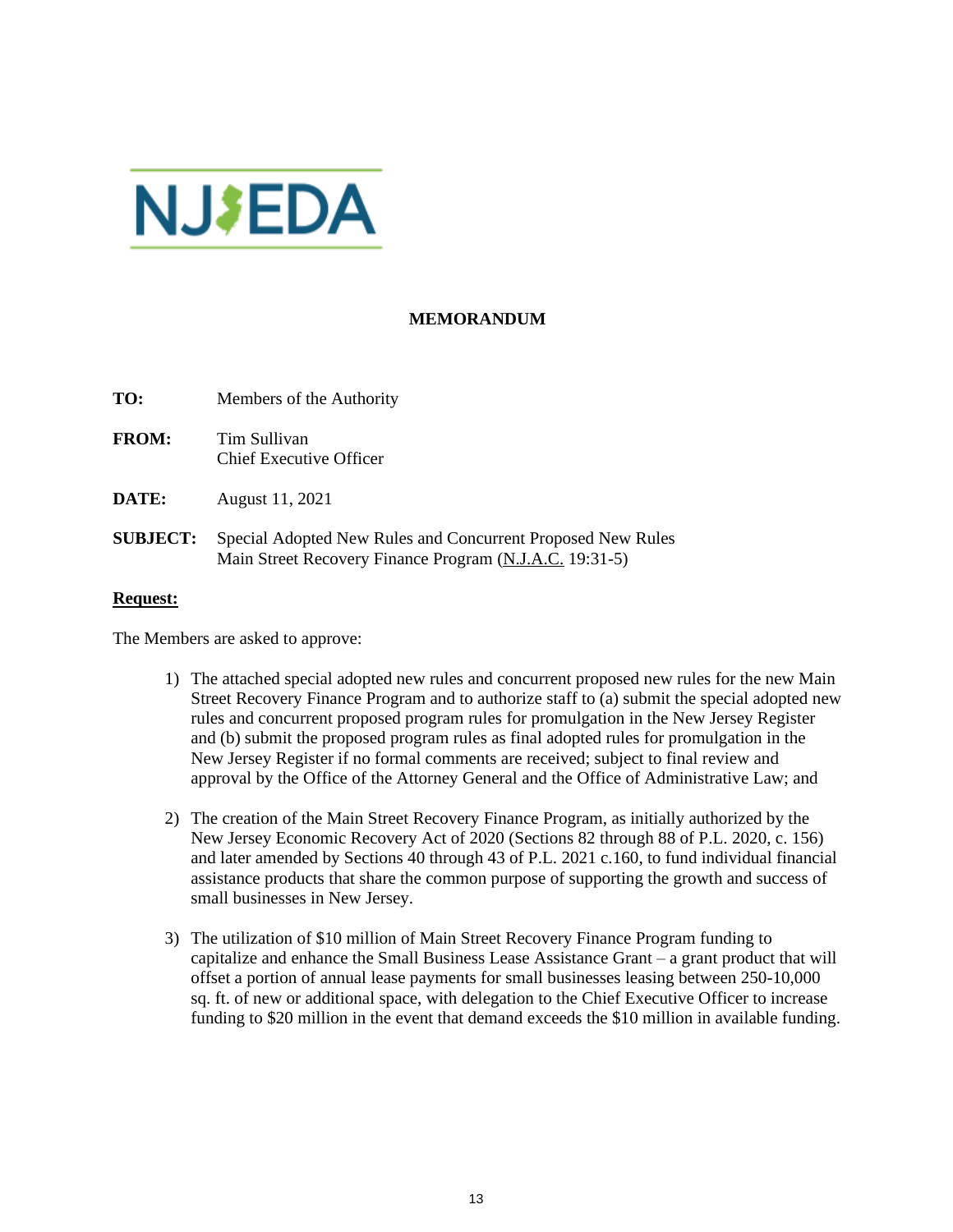- 4) The utilization of \$15 million of Main Street Recovery Finance Program funding to capitalize and enhance the Small Business Improvement Grant – a grant product that will reimburse a small business for 50 percent of eligible project costs, with a maximum grant award not to exceed \$50,000, associated with making building improvements or the purchase and/or installation of new furniture, fixtures and equipment, with delegation to the Chief Executive Officer to increase funding to \$30 million in the event that demand exceeds the \$15 million in available funding.
- 5) The utilization of \$500,000 of Main Street Recovery Finance Program funding to be used by the Authority to cover administrative costs that are needed to administer both grant products, and approval to issue one or more purchase orders to 22nd Century Technologies Inc. to hire temporary employees to administer both grant products.
- 6) Delegation to Authority staff (Chief Community Development Officer, Managing Director Community Development, or Director of Small Business Services) to approve individual applications to either the Small Business Lease Assistance Grant Program or Small Business Improvement Grant Program in accordance with the terms set forth in this memo and rule proposal, and as further detailed in the attached program specifications. Because the specifications are streamlined and will result in non-discretionary decisions, the delegated authority requested includes the authority to decline applications that do not meet eligibility requirements;
- 7) Delegation to Authority staff (Chief Legal & Strategic Affairs Officer, any Vice President, Director of Legal Affairs, Director of Business Operations) to issue final administrative decisions for appeals of non-discretionary declinations.
- 8) Delegation to the Chief Executive Officer to reallocate funding from the Small Business Lease Assistance Grant to the Small Business Improvement Grant, and vice versa, based on application demand.

## **New Jersey Economic Recovery Act:**

On January 7, 2021, Governor Phil Murphy signed the New Jersey Economic Recovery Act of 2020 (ERA) into law. The ERA presents a strong recovery and reform package that will address the ongoing economic impacts of the COVID-19 pandemic and position New Jersey to build a stronger and fairer economy that invests in innovation, in our communities, and in our small businesses the right way, with the protections and oversight taxpayers deserve. Tax incentives and other investment tools are critical to economic development, and when used correctly they can drive transformative change that uplifts communities and creates new opportunities for everyone.

The ERA includes 15+ economic development programs, including:

- Tax credits to incentivize job creation and capital investment;
- Investment tools to support and strengthen New Jersey's innovation economy;
- Tax credits to strengthen New Jersey's communities including revitalization of brownfields and preservation of historic properties;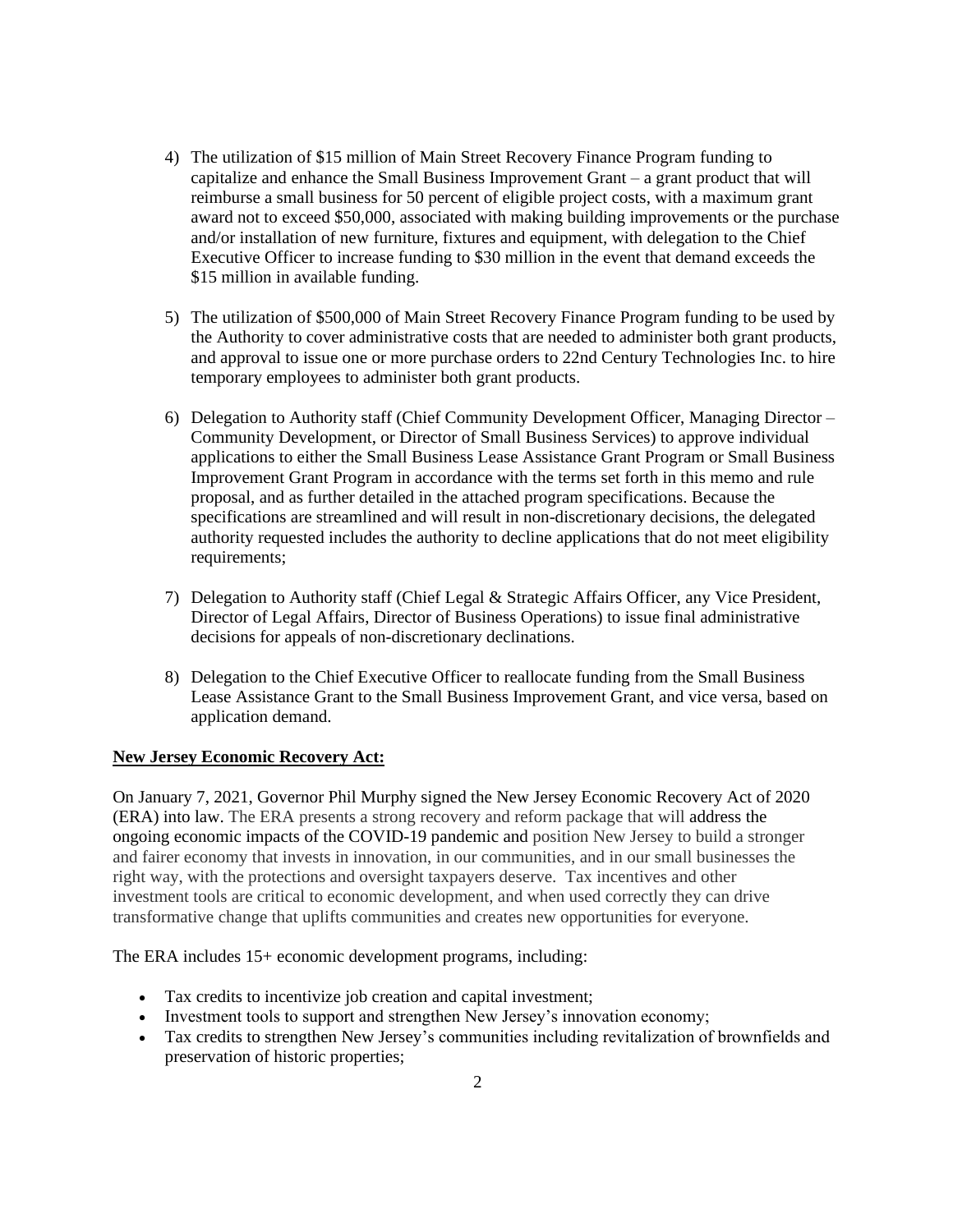- Financial resources for small businesses, including those impacted by the COVID-19 pandemic;
- Support for new supermarkets and healthy food retailers in food desert communities;
- Additional tax credits for film and digital media.

On Friday July 7, 2021, Governor Murphy signed P.L. 2021 c.160 further improving the programs established under the New Jersey Economic Recovery Act of 2020.

The program being presented for the Members' approval in this memorandum is the Main Street Recovery Finance Program – one of the 15+ programs under the ERA. The Main Street Recovery Finance Program is a \$100 million small business support program under which individual financial assistance products will be created, all of which will share a common purpose of supporting the growth and success of small businesses in New Jersey. This memorandum requests the Members' approval to create two initial products to be funded by the Main Street Recovery Finance Program – the Small Business Lease Assistance Grant and the Small Business Improvement Grant.

Both grant programs established in this memorandum are enhancements to existing pilot grant programs that the Authority has administered for some time. The Small Business Lease Assistance Grant is an expansion of the former Small Business Lease Assistance Program, which provided small businesses grant funding to help make annual lease payments in certain targeted cities. Under that program, the Authority has provided \$125,000 in grant funding to small businesses in the cities of: Trenton, Camden, Paterson, Passaic, Atlantic City, Bridgeton, Jersey City, Millville, Mt. Holly, Phillipsburg, Plainfield, Salem, and Vineland. The Small Business Lease Assistance Grant presented for the Members' consideration today has expanded not only the program eligibility, but has also removed restrictions around eligible locations and will now support small businesses statewide.

The Small Business Improvement Grant is an expansion of the former Business Improvement Incentive, which provided grant funding to reimburse small businesses for costs associated with facility renovations and improvements. Under that program, the Authority provided \$678,000 in grant funding to small businesses in the following cities: Trenton, Camden, Paterson, Passaic, and Atlantic City, before the program was discontinued in 2019. The Small Business Improvement Grant presented for the Members' consideration today has expanded not only the program eligibility but has also removed restrictions around eligible locations and will now support small businesses statewide.

This memorandum provides a summary about the Main Street Finance Recovery Program, Small Business Lease Assistance and Small Business Improvement Grant including, funding limits and general details about each product, eligibility criteria, specific requirements around the individual products and overarching program fund, and the application and review process. The specific details – and what will be promulgated and will govern the program – are included in the attached rules proposed for Board approval.

## **Program Purpose and General Description**

The Main Street Recovery Finance Program will establish individual products – each with slightly different requirements and forms of financial assistance, but all products established under the Program share the common purpose of supporting small business growth in New Jersey.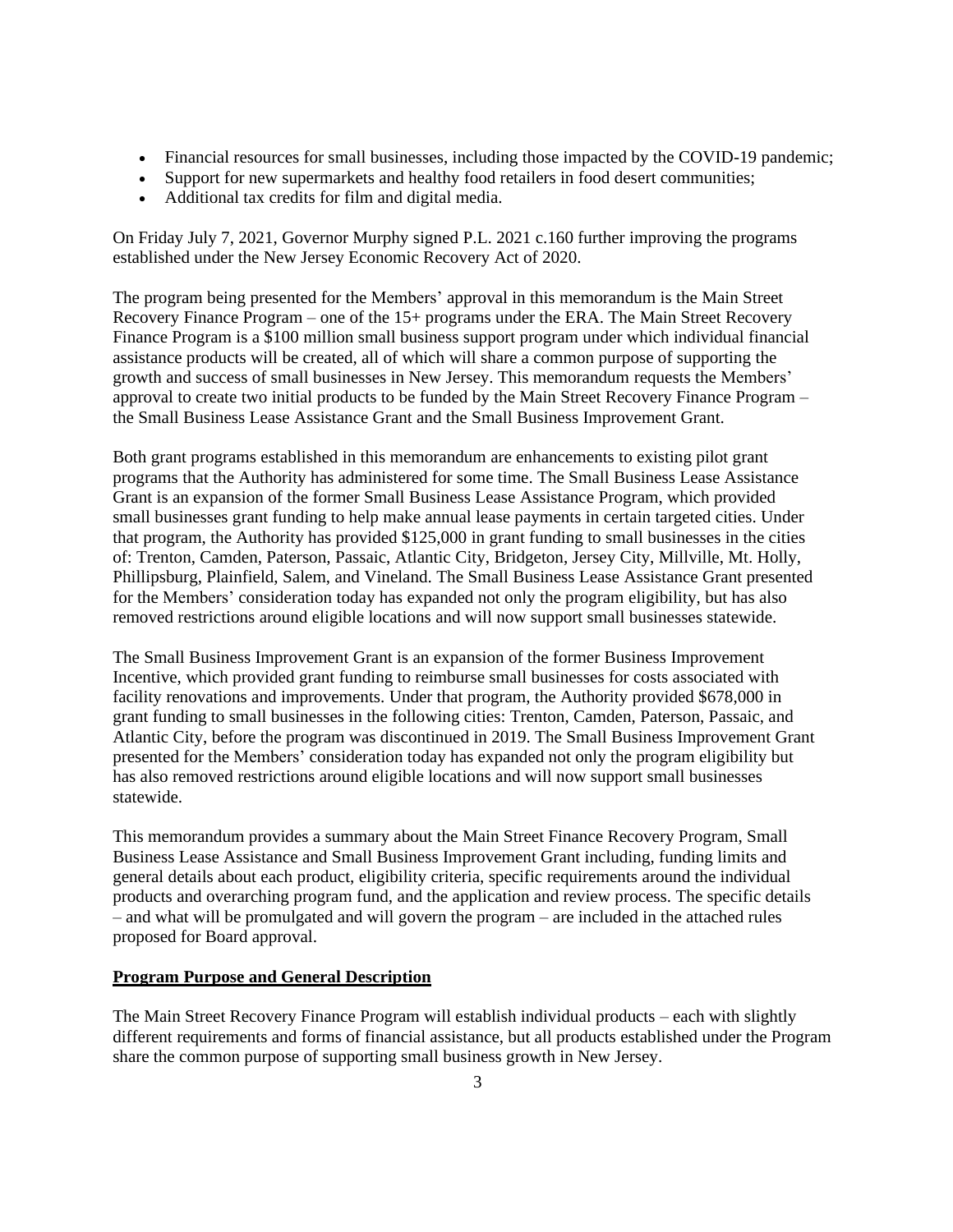Each individual product established under the Main Street Program will utilize slightly different eligibility criteria based on the form of financial assistance, the eligible uses of that assistance, and what types of businesses or entities are permitted to use the funding. However, to be eligible for most products under the Main Street Program, there are several overarching statutory requirements that businesses must meet, as further clarified in the proposed new rules:

- Businesses must comply with wage requirements following execution of a grant agreement with the Authority. Specifically, a business must commit to pay its employees (full-time and parttime) the greater of \$15/hour or 120% of minimum wage. For tipped employees, the business must commit to paying 120% of minimum wage. The Authority will monitor grant recipients for compliance annually against this requirement.
- Businesses that receive grant funding under either the Small Business Lease Assistance Grant or the Small Business Improvement Grant must commit to remaining in the facility and meeting the wage requirements for a period of time following the execution of the grant agreement, subject to repayment of the grant to the Authority for non-compliance. For the Lease Grant, this means businesses must meet the wage requirements and remain in the facility for five years after the grant agreement. For the Improvement Grant, a business must meet the wage requirements and commit to remaining in the facility for up to four years after execution of the grant agreement.
- For the Small Business Improvement Grant, projects with total project cost of over \$50,000 must adhere to green building standards. For the purposes of the Improvement Grant, this is applicable to mechanical and lighting improvements only. Additionally, when a business utilizes contractors with 4 or more employees (in total, not specific to the project), those contractors will be subject to affirmative action requirements.

## **Key Definitions**

The following highlights certain key eligibility requirements for the Main Street Business Recovery Assistance Program. Full eligibility details are contained in the draft proposed rules in section 5 and the ERA in section 85.

*Small Business –* Eligibility for the Main Street Recovery Finance Program products are limited to businesses that meet the definition of a small business as defined in the proposed new rules, which utilizes the United States Small Business Administration's (SBA) definition of a small business, and is based solely on the applicant and with no consideration of any affiliates or other businesses related to the applicant. The business must also have a physical location in the State, which cannot be a residential location unless the location is a home-based business.

*Home-based business* - A business that does not have a separate entrance for commercial customers and that requires customers to enter the residential portion of the property in order to conduct business, provided that bed and breakfast establishments are not considered home-based businesses. Home-based businesses are eligible only for the Small Business Improvement Grant, which can only be used by home-based businesses for the purchase and installation of furniture, fixtures and/or equipment.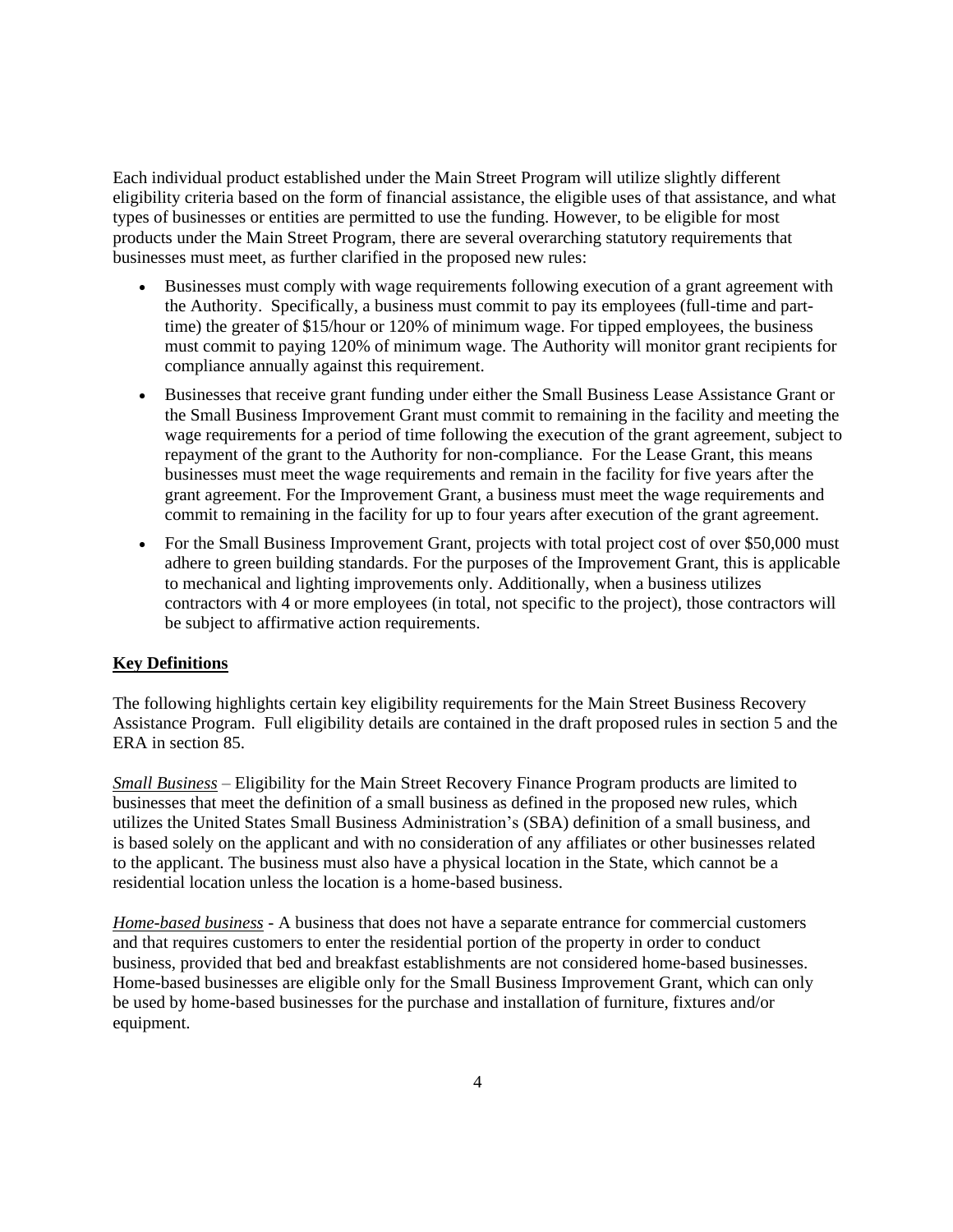*Capital Improvements –* The Small Business Improvement Grant can be utilized by businesses to pay for up to 50% of costs associated with capital improvements, which the proposed new rules define as expenses that a business incurs for preparation and construction, repair, renovation, improvement, equipping, or furnishing on real property or of a building, structure, facility, or improvement to real property, site-related utility, including but not limited to, water, electric, sewer, and stormwater, and transportation infrastructure improvements, plantings, solar panels and components, energy storage components, installation costs of solar energy systems or other environmental components. Capital improvements may also include expenses that a business incurs for obtaining and installing furnishings and machinery, apparatus, or equipment.

#### **Small Business Lease Assistance Grant**

The Small Business Lease Grant provides grant funding to small businesses to offset a portion of the cost of annual lease payments, thereby enabling more small businesses to lease new or additional space and providing these businesses with liquidity. A total of \$10 million of Main Street Recovery Finance Program funding will be utilized to capitalize the Small Business Lease Assistance Grant. Of this \$10 million, 40 percent (\$4 million) will be reserved for businesses located in a census tract that was eligible to selected as New Jersey Opportunity Zone (i.e. a New Market Tax Credit census tract). There are 715 census tracks that were eligible to be Opportunity Zones in New Jersey. Setting aside a portion of available funding under the Small Business Lease Assistance Grant to support entities in these census tracts further reinforces the State's commitment to helping to ensure all Opportunity Zone eligible tracts in New Jersey receive opportunities for investment that are equitable and inclusive.

To be eligible for the Lease Grant, both the small business and the lease under which the business is operating or intends to operate from must meet the product eligibility parameters.

The business must first meet the definition of a small business as outlined in the proposed new rules. Furthermore, the small business must be in substantial good standing with the NJ Department of Labor and Workforce Development, the NJ Department of Environmental Protection, and the Department of Treasury (as determined by each Department). If a compliance issue exists, the eligible business may have an agreement with the respective Department that includes a practical corrective action plan, as applicable. The eligible business must have no unpaid liability in excess of any threshold dollar amount(s) that may be established by each respective Department. Furthermore, the small business will be required to provide, prior to execution of a grant agreement, a valid tax clearance certificate from the NJ Division of Taxation within the NJ Department of Treasury. Small businesses must also certify, at the time of application, that they are not in default of any other program administered by the Authority or the State of New Jersey. Businesses applying for this product cannot be owned by the landlord from which they are leasing or intend to lease the facility. Applicants who have already expanded or renewed their lease, or who are seeking to expand or renew their presently leased space, must demonstrate that they are current on rent payments. This will be demonstrated by a standard certification form signed by the landlord that the Authority will require applicants to provide stating that rent payments are current.

For the small business to be eligible for the grant assistance, the lease must also meet the eligibility requirements of the product. The lease must a minimum of 250 sq. ft. of office, commercial space, or retail space. While there is no maximum square footage for eligible leases under this product, the Authority will only provide grant funding for 10,000 sq. ft. of office, commercial space, or retail space,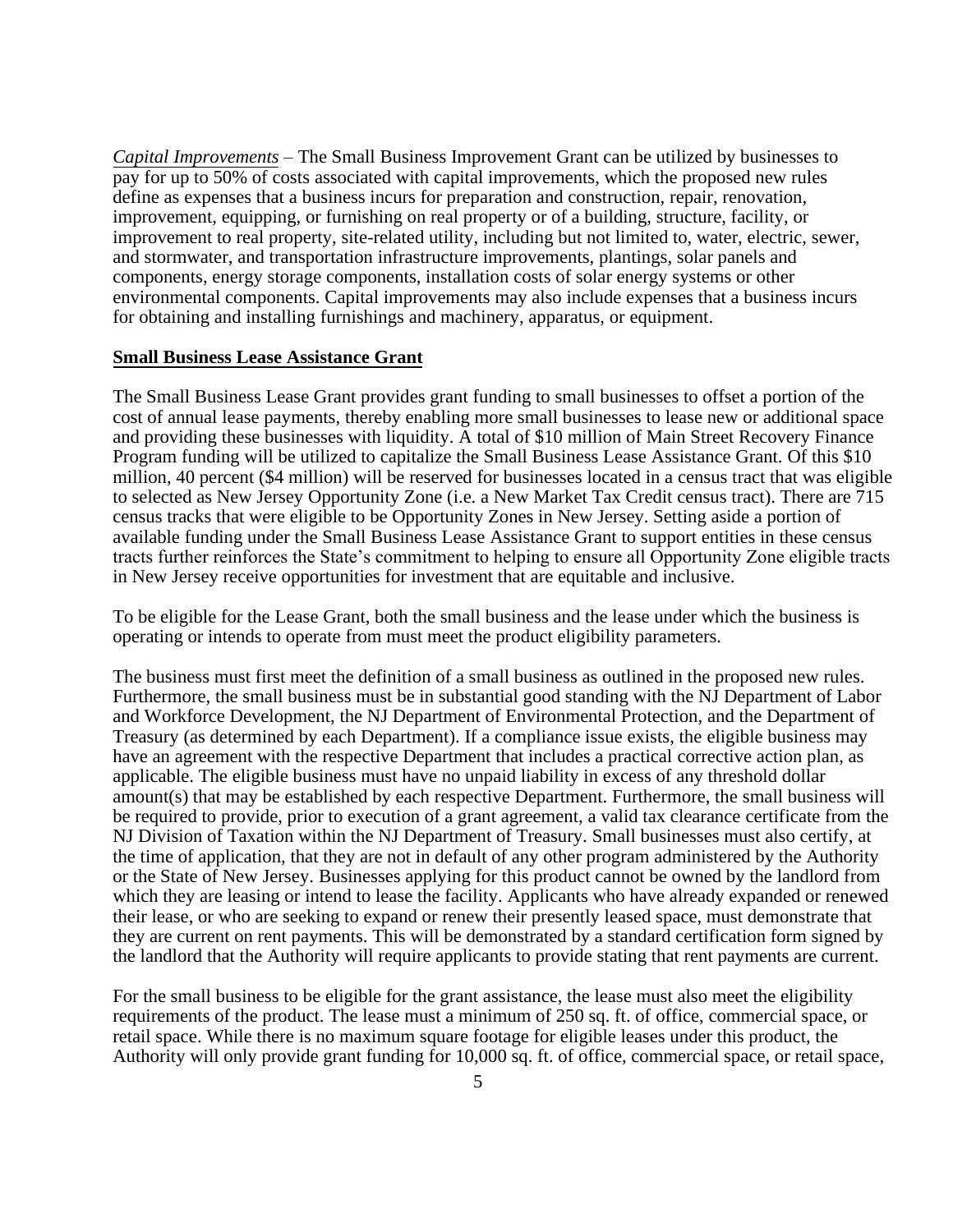meaning that leases with greater than 10,000 sq. ft. will only receive grant funding for 10,000 sq. ft. of the space.

The lease must be a new lease, lease amendment, or lease extension - new or amended space must be at least 250 sq. ft. larger than prior space. Because the purpose of the program is to help revitalize commercial corridors, the lease must include first-floor (street-level) space. A lease may include more than one floor, but one of the floors must be first-floor (street-level) space to be eligible.

The lease must also be a minimum of a five-year lease term, and cannot have been executed more than 12 months prior to the date of the product application. Finally, the lease must be a market-rate lease, which the Authority will review based on available commercial real estate information.

As stated before, the business must also commit to meeting the wage requirements and remaining in the facility for five years, which is the minimum term of any eligible lease. Businesses that do not comply with the wage or residency requirements, or default on their lease payments, must repay any grant funding received under this product to the Authority.

For businesses that are approved for a grant, the Authority would make two disbursements to the grantee. The first disbursement will be made after execution of the grant agreement, for an amount equal to 20% of the annual lease payment. The second disbursement will be made after 12 months of lease payments have been paid by the applicant, for an amount equal to 20% of the annual lease payment.

Applicants with multiple locations will be limited to one grant application per location. An applicant may apply for both a Small Business Lease Assistance Grant and a Small Business Improvement Grant.

#### **Small Business Improvement Grant**

The Small Business Improvement Grant provides reimbursement for costs associated with making building improvements or purchasing new furniture, fixtures and equipment. A total of \$15 million of Main Street Recovery Finance Program funding will be utilized to capitalize the Small Business Improvement Grant. Of this \$15 million, 40 percent (\$6 million) will be reserved for businesses located in a census tract that was eligible to be selected as New Jersey Opportunity Zone (i.e. a New Market Tax Credit census tract). There are 715 census tracks that were eligible to be Opportunity Zones in New Jersey. Setting aside a portion of available funding under the Small Business Lease Assistance Grant to support entities in these census tracts further reinforces the State's commitment to helping to ensure all Opportunity Zone eligible tracts in New Jersey receive opportunities for investment that are equitable and inclusive.

To be eligible for the Improvement Grant, the small business must meet many of the same requirements as the Lease Grant. This includes meeting the definition of a small business, being in good standing with sister agencies, and providing a valid tax clearance certificate prior to the execution of a grant agreement. Small businesses must also certify, at the time of application, that they are not in default of any other program administered by the Authority or the State of New Jersey. Landlords are not eligible for the Small Business Improvement Grant, as the product is intended to directly support businesses operating from these facilities.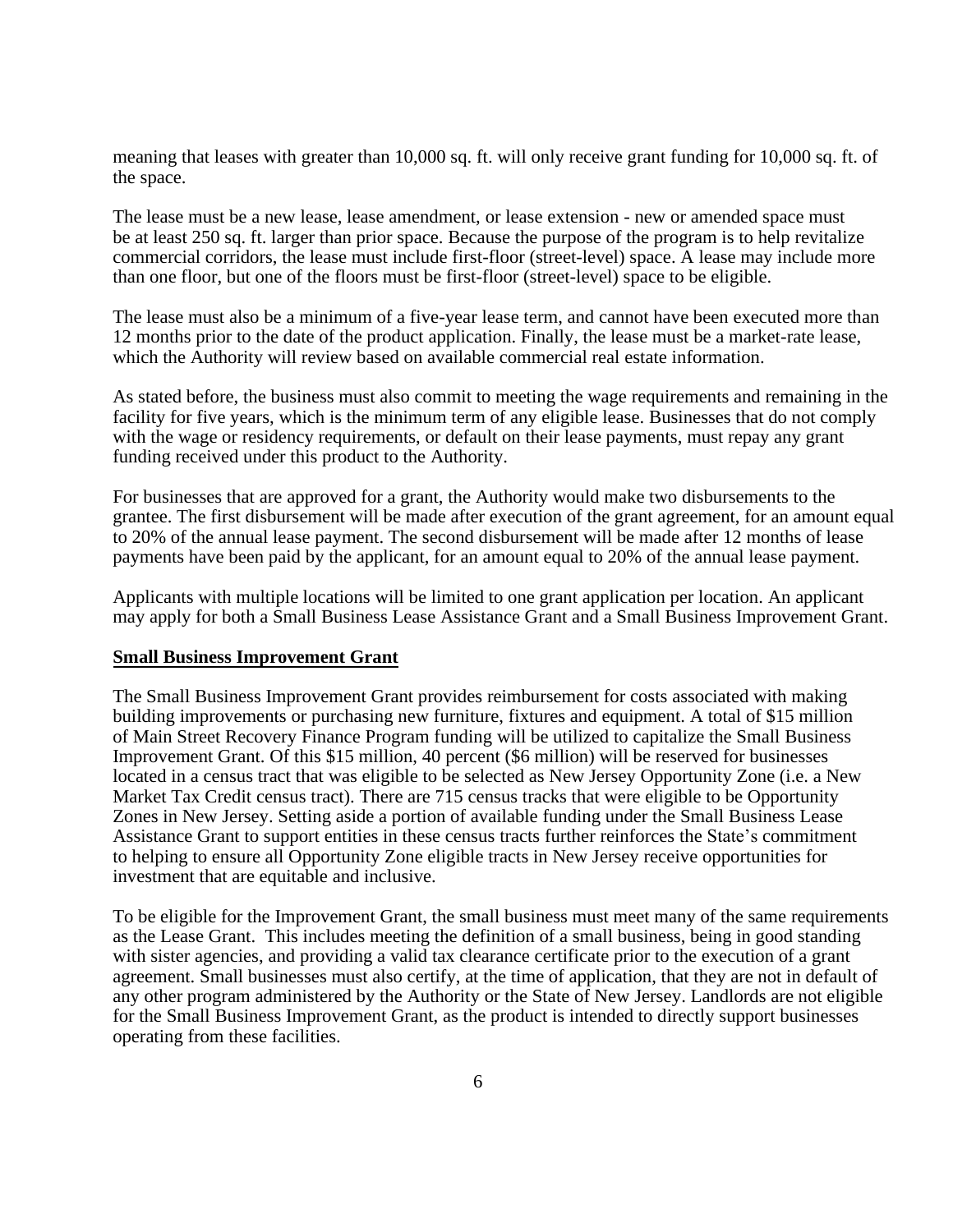As stated before, the business must also commit to meeting the wage requirements and remaining in the facility. For grants of less than \$25,000 the small business must commit to meeting these requirements for two years after the execution of a grant agreement. For grants of \$25,000 or more, the small business must comply with these requirements for 4 years after the execution of a grant agreement. Businesses that do not comply with the wage or residency requirements, or default on their lease payments, must repay any grant funding received under this product to the Authority.

Grant funding under the Small Business Improvement Grant will reimburse the small businesses for 50 percent of costs associated with capital improvements as defined in the proposed new rules, with a maximum grant amount not to exceed \$50,000. Home-based businesses are eligible for the Improvement Grant, but can only use the grant funding for the purchase and installation of furniture, fixtures and equipment. The grant can only be used to reimburse for capital improvements completed on or after March 9, 2020, but no more than 24 months prior to the date of application. Because this is a reimbursement, the applicant will be required to provide all documentation at the time of application demonstrating that the capital improvement costs have been completed. Acceptable documentation is expected to include invoices, statements, payments, or canceled checks. To be eligible, the capital improvement costs must be a minimum of \$5,000, and the applicant is responsible for obtaining all applicable local approvals (i.e. zoning and building permits) as needed for the capital improvements. For applicants that are making capital improvements to leased space, the landlord's permission is required in order to make the capital improvements. As stated before in this memorandum, affirmative action requirements may apply to the contactor and green building standards may apply to the project, based on the specific details of the contractor and project.

Applicants under the Small Business Improvement Grant are limited to one application per Employer Identification Number (EIN). Applicants operating from multiple locations under a single EIN would be limited to one application under the sole EIN, but may pool project costs from multiple locations into a single product application. An applicant may apply for both a Small Business Lease Assistance Grant and a Small Business Improvement Grant.

# **Approval Process**

In recognition of the volume of applications the Authority anticipates receiving under these products, and the limited discretion staff has in reviewing applications under the product parameters, the Members are requested to approve Delegation to Authority staff (Chief Community Development Officer, Managing Director – Community Development, or Director of Small Business Services) to approve individual applications to both the Small Business Lease Assistance Grant and the Small Business Improvement Grant, in accordance with the terms set forth in the attached program specifications.

The delegated authority requested for approval also includes the delegated authority to decline for any declinations based solely on non-discretionary reasons. For final administrative decisions based solely on non-discretionary reasons, delegated authority is requested for approval by a Senior Vice President, Vice President, Managing Director, or the Director Legal Affairs.

## **Additional Pilot Products**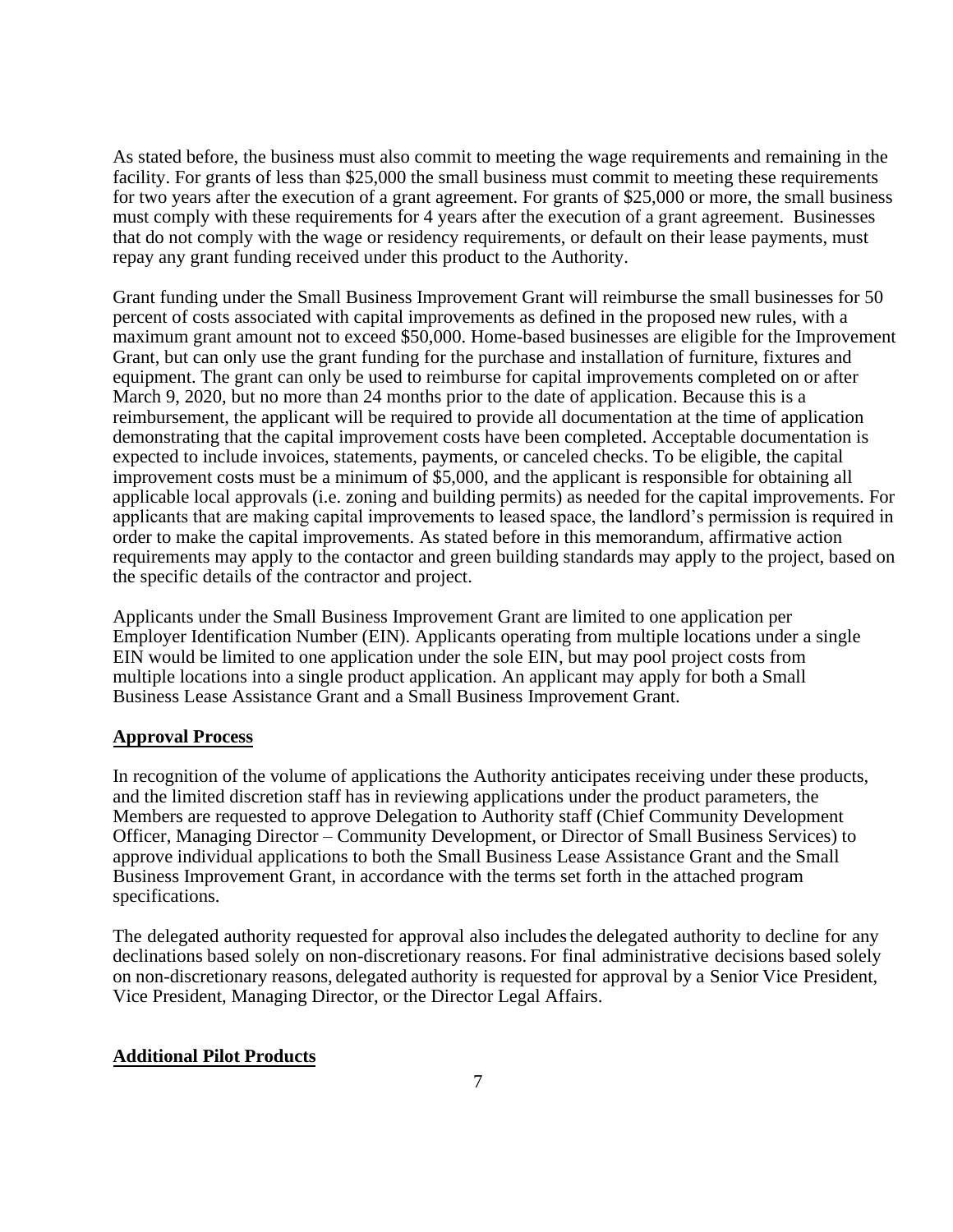In addition to the Small Business Lease Assistance and Small Business Improvement grants, the Authority intends to pilot additional products to be funded by the Main Street Recovery Finance Program. While the proposed new rules provide some clarity around these anticipated pilot programs, staff will bring specific proposals for those pilot programs to the Members for consideration at a later date.

These products are anticipated to include financing to support microbusiness lenders, who will use that funding to increase capacity under their existing loan products or establish new micro business lending products with attractive terms. Statute defines a "microbusiness" as a business with less than \$1.5 million in annual gross revenue and 10 or less employees. Eligible microbusiness lenders would include Community Development Financial Institutions (CDFIs), Minority Depository Institutions (MDIs), Zone Development Corporations in cities with a population of 100,000 or more, Community Development Corporations (CDCs), Economic Development Corporations (EDCs), and non-profit lenders with at least 10 years of lending experience to microbusinesses. Lenders will also receive a portion of the funding as technical assistance grants, to provide services to better position micro businesses to qualify for these loans. Technical support services are expected to include, but are not limited to credit repair services, assistance with writing business plans, assistance with preparing financial statements and projections, and other services.

Another product is anticipated to be an expansion of the Authority's existing Micro Business Loan Program to provided directly to micro businesses from NJEDA. Financing will be low-cost, with attractive terms and rates.

## **Rulemaking Process**

The ERA authorizes the Authority to promulgate special adoption rules for the Main Street Recovery Finance Program, which will be effective immediately upon filing with the Office of Administrative Law and continue for 180 days. In addition, Staff proposes pursuing concurrently the proposal of long-term rules, which will include a 60-day public comment process pursuant to the Administrative Procedures Act rulemaking procedures.

# **Compliance with Executive Order 63**

In accordance with the Executive Order 63 directive to ensure outreach efforts are made to the public and affected stakeholders for agency rulemaking, the Authority issued a news release advising the public that the draft Main Street Recovery Finance Program rules were available for review and of the opportunity to provide informal input.

The Authority staff convened three virtual public "Listening Sessions", which provided an overview of the Main Street Recovery Finance Program draft rules and the opportunity for the public feedback, on:

- Monday, July  $12<sup>th</sup>$ , 2021 at 5:00 p.m.
- Tuesday, July  $13<sup>th</sup>$ , 2021 at 2:00 p.m.
- Thursday, July  $15<sup>th</sup>$ , 2021 at 10:00 a.m.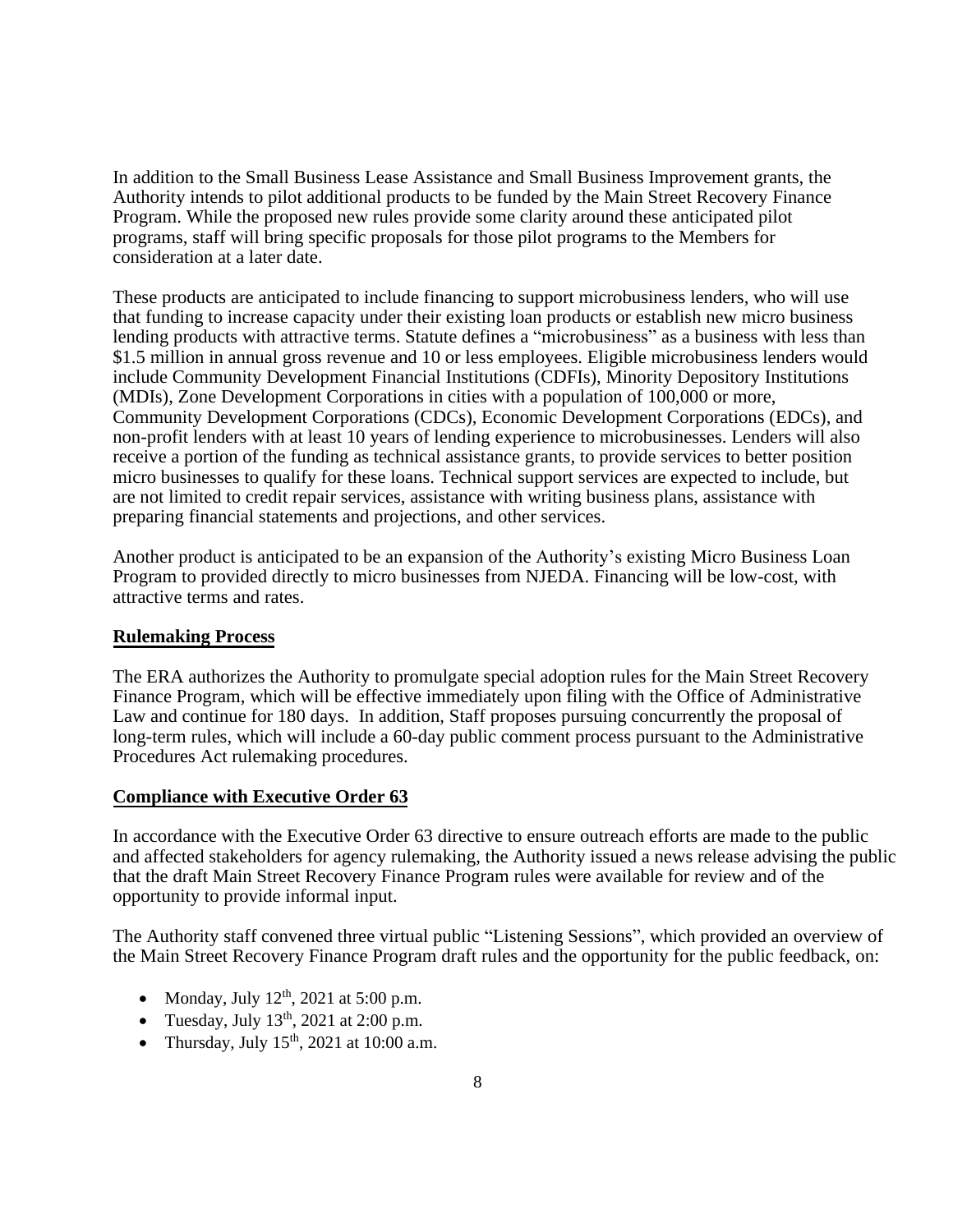Additionally, the public were able to submit written feedback through the NJEDA's Economic Recovery Act transparency website (www.njeda.com/economicrecoveryact) or through the newly established email account (mainstreet@njeda.com) from July  $7<sup>th</sup>$  through July 21st, 2021.

### **Chief Compliance Officer Certification of Draft Rule Proposal**

Pursuant to Section 101(a) of the ERA, the Chief Executive Officer is required to appoint a Chief Compliance Officer (CCO) to, among other things, "review and certify that the provisions of program rules or regulations provide the authority with adequate procedures to pursue the recapture of the value of an economic development incentive in the case of substantial noncompliance, fraud, or abuse by the economic development incentive recipient, and that program rules and regulations are sufficient to ensure against economic development incentive fraud, waste, and abuse".

Bruce Ciallella has been designated the CCO. In that capacity, Mr. Ciallella has reviewed the proposed rules and regulations for the Main Street Recovery Finance Program and is prepared to sign the certification, subject to the Board taking action to approve the same for submission to the New Jersey Office of Administrative Law for publication in an upcoming issue of the New Jersey Register.

### **Fees**

In recognition of the fact that the products under the Main Street Recovery Finance Program are intended to support small businesses, many of which are already financially struggling and emerging from difficult economic conditions resulting from the COVID-19 pandemic, the Authority is requesting the Members' approval to utilize 3 percent of the Main Street Recovery Finance Program funding to cover the administrative costs the Authority will incur in administering this program. The Authority typically supports its administrative costs in the form of fees that are charged to the applicant at various stages of a grant review, approval and disbursement. With this approval, the Authority will be able to operate the program without having to charge the applicant many of the fees that would otherwise be charged. Under the proposed new rules, the only fee that an applicant will be responsible for under either the Small Business Lease Grant or the Small Business Improvement Grant is a flat \$100 approval fee, that is only paid if the applicant meets all product eligibility, and would be due at the time of approval and prior to execution of a grant agreement.

#### **Program Evaluation Plan**

Staff plans to establish a framework of key performance indicators (KPIs) to quantifiably measure over time how well the Main Street Recovery Finance Program will meet the NJEDA's operational and strategic goals. Along with assessing the goals and outcome of the program, the Authority will also track demographic information related to the businesses applying for the Main Street Recovery Finance Program, including demographic information with respect to the company's leadership. This is part of the Authority's ongoing efforts to measure to what extent its programs and services are serving New Jersey's diverse residents, communities, and businesses. Other metrics are anticipated to focus on the Main Street Recovery Finance Program's outreach efforts and volume of applicants, process and operational effectiveness, and economic development outcomes. The KPIs will provide valuable insight for staff and the Board to assess the effectiveness of the Main Street Recovery Finance Program. These KPIs are still under development.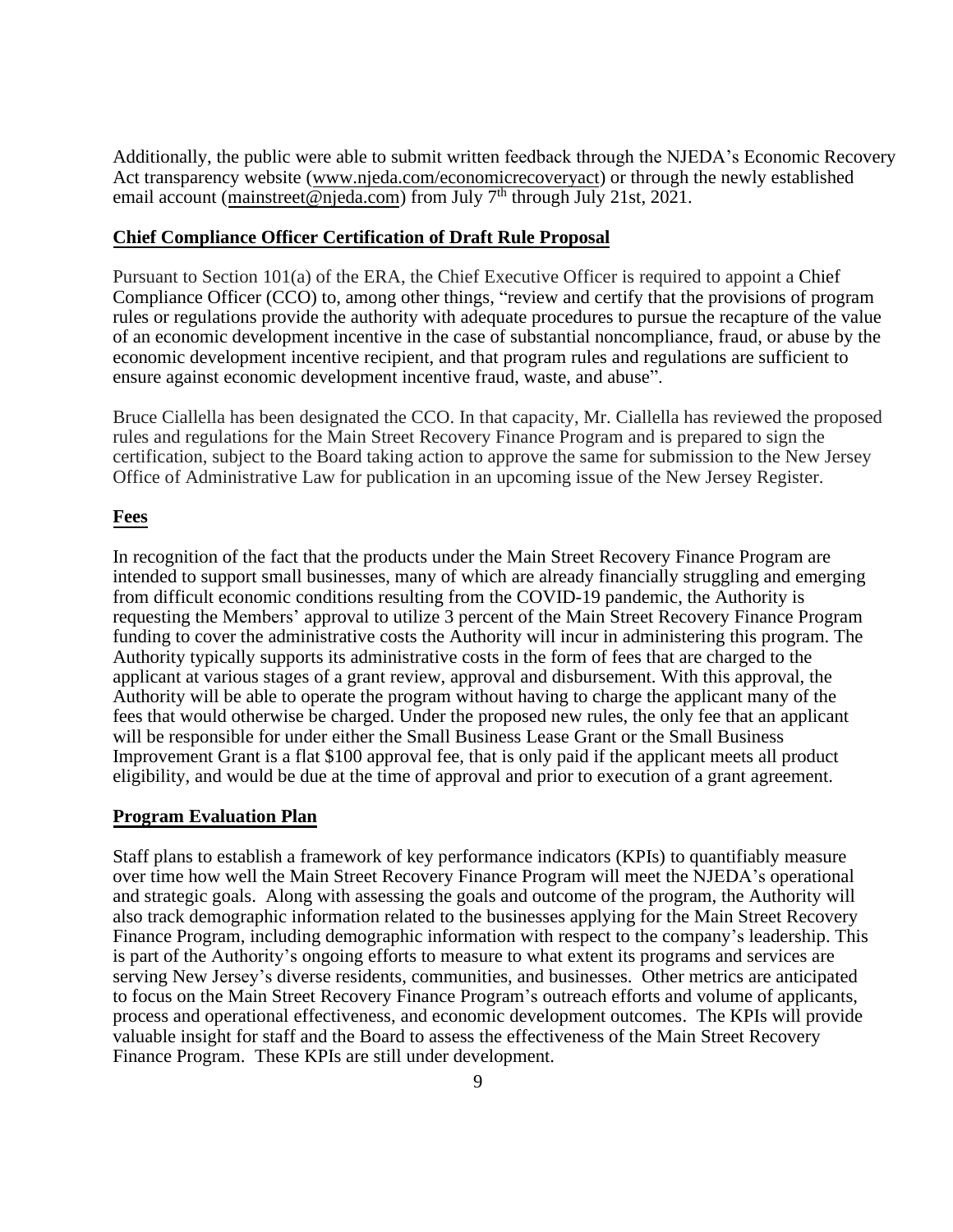#### **Recommendation**

The Members are requested to approve: (1) The attached special adopted new rules and concurrent proposed new rules for the new Main Street Recovery Finance Program and to authorize staff to (a) submit the special adopted new rules and concurrent proposed program rules for promulgation in the New Jersey Register and (b) submit the proposed program rules as final adopted rules for promulgation in the New Jersey Register if no formal comments are received; subject to final review and approval by the Office of the Attorney General and the Office of Administrative Law; (2) The creation of the Main Street Recovery Finance Program, as initially authorized by the New Jersey Economic Recovery Act of 2020 (Sections 82 through 88 of P.L. 2020, c. 156) and later amended by Sections 40 through 43 of P.L. 2021 c.160, to fund individual financial assistance products that share the common purpose of supporting the growth and success of small businesses in New Jersey (3) The utilization of \$10 million of Main Street Recovery Finance Program funding to capitalize and enhance the Small Business Lease Assistance Grant – a grant product that will offset a portion of annual lease payments for small businesses leasing between 250-10,000 sq. ft. of new or additional space, with delegation to the Chief Executive Officer to increase funding to \$20 million in the event that demand exceeds the \$10 million in available funding; (4) The utilization of \$15 million of Main Street Recovery Finance Program funding to capitalize and enhance the Small Business Improvement Grant – a grant product that will reimburse a small business for 50 percent of eligible project costs, with a maximum grant award not to exceed \$50,000, associated with making building improvements or the purchase and/or installation of new furniture, fixtures and equipment, with delegation to the Chief Executive Officer to increase funding to \$30 million in the event that demand exceeds the \$15 million in available funding.(5) The utilization of up to \$500,000 of Main Street Recovery Finance Program funding to be used by the Authority to cover administrative costs associated with administering both grant products, and approval to issue one or more purchase orders to 22nd Century Technologies Inc. to hire temporary employees to administer both grant products if needed; (6) Delegation to Authority staff (Chief Community Development Officer, Managing Director – Community Development, or Director of Small Business Services) to approve individual applications to either the Small Business Lease Assistance Grant Program or Small Business Improvement Grant Program in accordance with the terms set forth in this memo and rule proposal, and as further detailed in the attached program specifications. Because the specifications are streamlined and will result in non-discretionary decisions, the delegated authority requested includes the authority to decline applications that do not meet eligibility requirements; (7) Delegation to Authority staff (Chief Legal & Strategic Affairs Officer, any Vice President, Director of Legal Affairs, Director of Business Operations) to issue final administrative decisions for appeals of non-discretionary declinations; and (8) Delegation to the Chief Executive Officer to reallocate funding from the Small Business Lease Assistance Grant to the Small Business Improvement Grant, and vice versa, based on application demand.

 $\overline{\phantom{a}}$  ,  $\overline{\phantom{a}}$  ,  $\overline{\phantom{a}}$  ,  $\overline{\phantom{a}}$  ,  $\overline{\phantom{a}}$  ,  $\overline{\phantom{a}}$  ,  $\overline{\phantom{a}}$  ,  $\overline{\phantom{a}}$  ,  $\overline{\phantom{a}}$  ,  $\overline{\phantom{a}}$  ,  $\overline{\phantom{a}}$  ,  $\overline{\phantom{a}}$  ,  $\overline{\phantom{a}}$  ,  $\overline{\phantom{a}}$  ,  $\overline{\phantom{a}}$  ,  $\overline{\phantom{a}}$ 

Tim Sullivan Chief Executive Officer